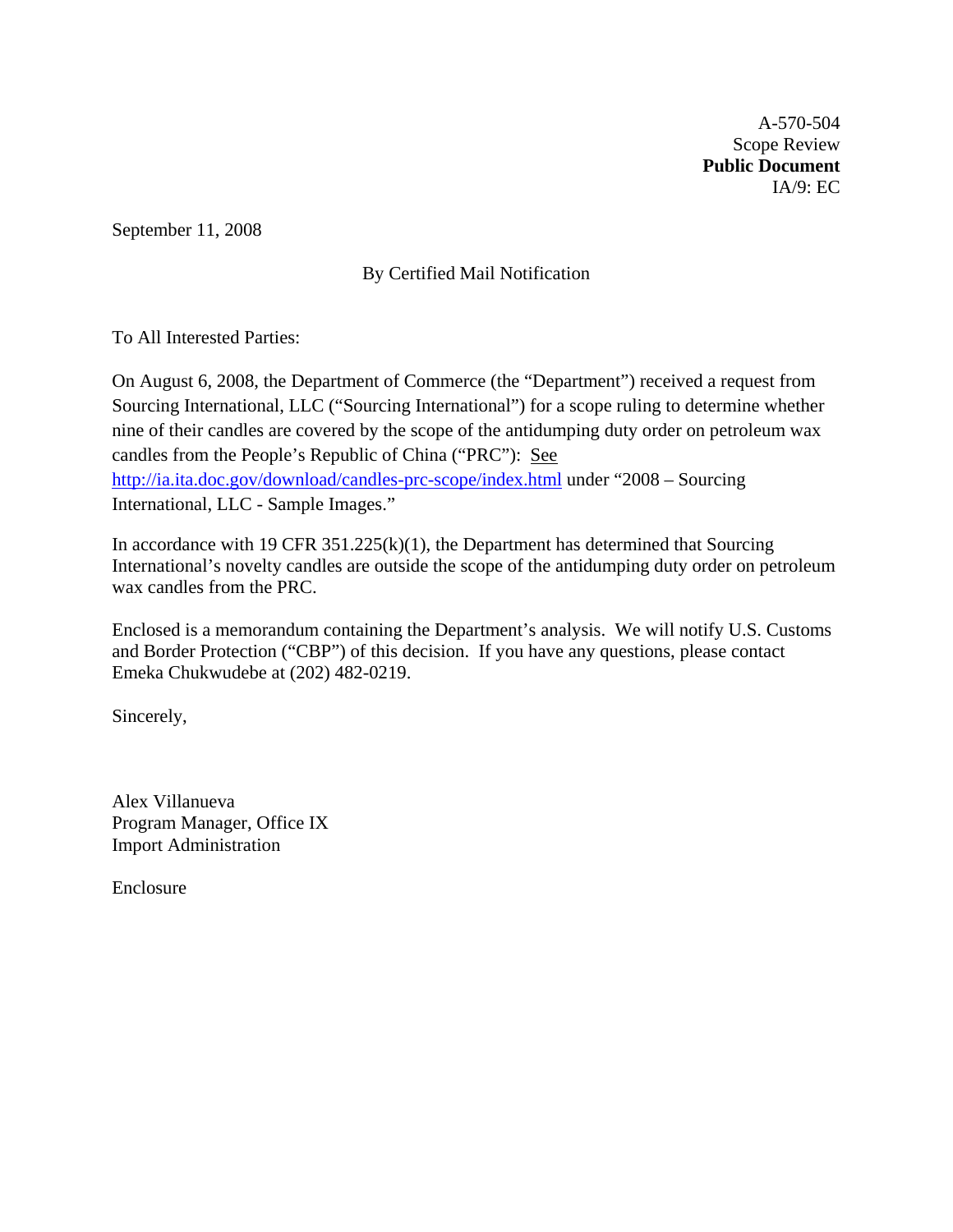A-570-504 Scope Inquiry Public Document  $IA:$  EC.

September 11, 2008

| <b>MEMORANDUM FOR:</b> | Stephen J. Claeys<br><b>Deputy Assistant Secretary</b><br>for Import Administration                                 |
|------------------------|---------------------------------------------------------------------------------------------------------------------|
| FROM:                  | James C. Doyle<br>Director, Office 9<br><b>Import Administration</b>                                                |
| <b>SUBJECT:</b>        | Final Scope Ruling: Antidumping Duty Order on Petroleum Wax<br>Candles From the People's Republic of China ("PRC"): |

# **SUMMARY**

On August 6, 2008, the Department of Commerce ("the Department") received a request from Sourcing International, LLC ("Sourcing International") for a scope ruling to determine whether nine of their candles are outside the scope of the antidumping duty order on petroleum wax candles from the People's Republic of China ("PRC"): See Antidumping Duty Order: Petroleum Wax Candles from the People's Republic of China, 51 FR 30686 (August 28, 1986) ("Order"). In accordance with 19 CFR  $351.225(k)(1)$ , we recommend that the Department determine that Sourcing International's candles fall outside the scope of the Order.<sup>[1](#page-1-0)</sup>

# **Background**

On August 6, 2008, the Department received a scope inquiry letter from Sourcing International requesting a scope ruling on nine candles. The Petitioner, The National Candle Association ("NCA") did not submit comments regarding Sourcing International's scope request.

#### **Sourcing International's Scope Request**

Sourcing International submitted pictures and physical samples of the candles for which it is requesting a scope ruling.<sup>[2](#page-1-1)</sup> Sourcing International explains that the candles are made from 100 percent petroleum wax and feature a 100 percent cotton wick. Sourcing International contends

<span id="page-1-0"></span><sup>&</sup>lt;sup>1</sup> The Department has developed an internet website that allows interested parties to access prior scope determinations regarding the Order. This website lists all scope determinations from 1991 to the present. It can be accessed at [http://ia.ita.doc.gov/download/candles-prc-scope/index.html,](http://ia.ita.doc.gov/download/candles-prc-scope/index.html) and will be updated periodically to include newly issued scope determinations.

<span id="page-1-1"></span><sup>2</sup> See Sourcing International's Scope Inquiry, (August 06, 2008).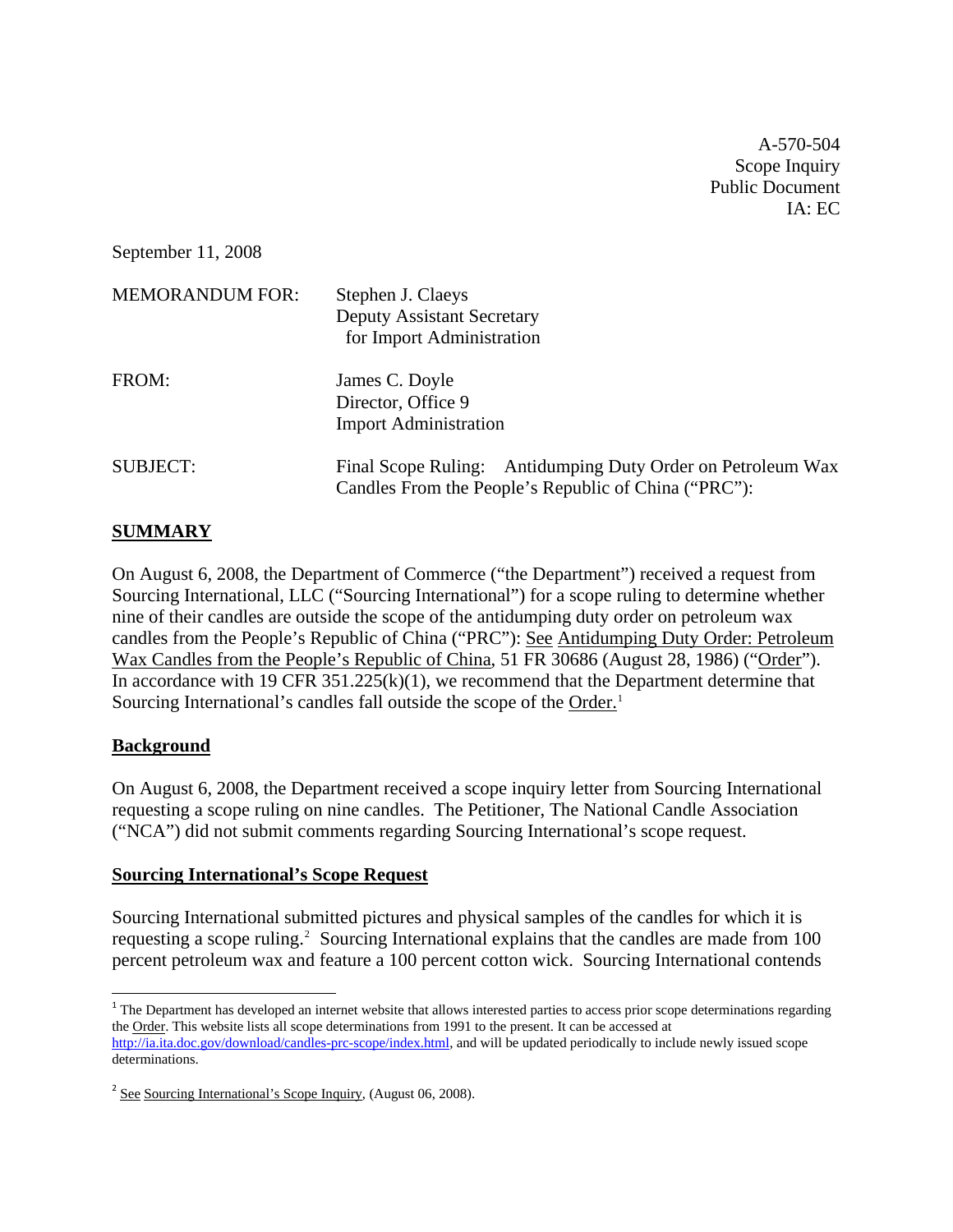that each candle is three dimensional, easily recognizable from every angle, and sold predominantly as home décor. Sourcing International also states that the candles are assembled piece by piece, hand finished and air-brushed to give depth, definition, and color. Finally, Sourcing International notes that all nine candles are classified under the HTSUS (Harmonized Tariff Schedule for the United States) Number 3406.00.0000.

As discussed more fully below, Sourcing International argues that each of its candles is an identifiable object and should therefore not be included in the scope of the Order.

1. White Rose Bouquet - (HM65853W):

Sourcing International argues that its White Rose Bouquet candle should not be included within the scope of the Order because the candle is shaped in the form of an identifiable object: a recognizable flower bouquet with a sizeable leaf or leaves, wrapped around three small tulips, assorted flora, and a center piece white rose. When viewed from underneath, Sourcing International states that the structural veins on the leaf can be seen growing and overlapping.

2. Six Roses Bouquet - (HM6439R):

Sourcing International argues that its Six Roses Bouquet candle should not be included within the scope of the Order because the candle is shaped in the form of an identifiable object: a flower bouquet resembling a bridal bouquet with six fully exposed roses set in between accent leaves. Sourcing International states that the physical characteristics of the bouquet make it identifiable from the top and side views.

3. White Poppies - (HM469W-Y):

Sourcing International argues that its White Poppies Bouquet candle should not be included within the scope of the Order because the candle is shaped in the form of an identifiable object: a bouquet of white poppies with assorted flora. Sourcing International argues that the decorated foliage and detailed carvings of the leaves and flowers makes the bouquet identifiable from multiple angles.

4. Aloe Vera Plant - (HM67053-1):

Sourcing International argues that its aloe vera candle set should not be included within the scope of the Order because each succulent shaped candle is shaped in the form of an identifiable object: one of the three stages of growth of an aloe vera plant. Sourcing International notes that each leaf on each candle is meticulously shaped, has its own contour, and has outer leaves hanging over the edges of each flower pot. Sourcing International notes the sizes of all these candles as being 3 inches tall and 2.25 inches wide, and argues that when each candle is viewed from the top and side, it can easily be recognized as an aloe vera plant. Sourcing International also argues that when seen from underneath, the outer leaves hanging over the edges can be seen from all sides of each candle.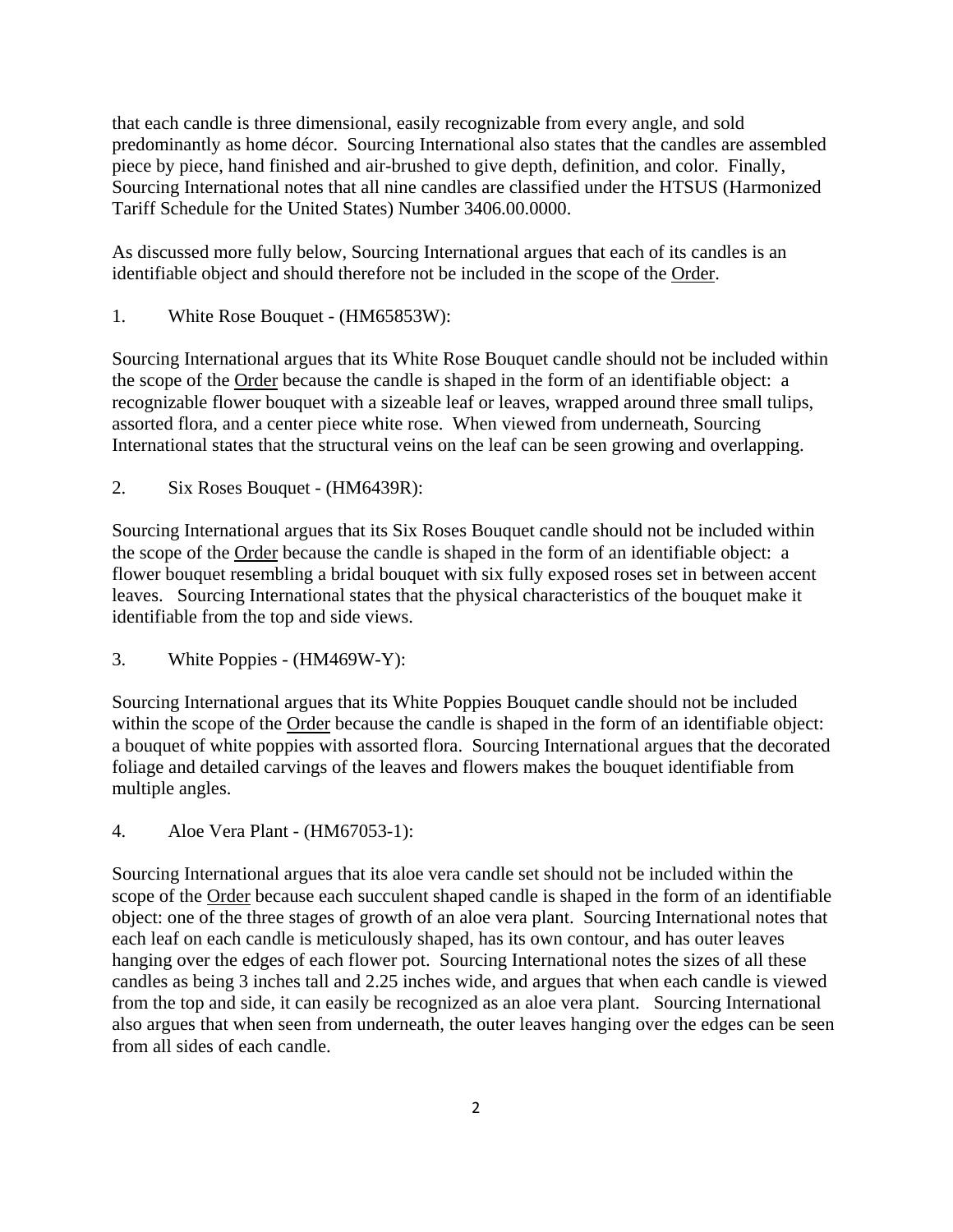5. Succulent Flower - (HM53460):

Sourcing International argues that its single Succulent Flower candle should not be included within the scope of the Order because the candle is shaped in the form of an identifiable object: a single succulent flower in a traditional flower pot. Sourcing International states that the candle measures 6 inches tall and 5.5 inches wide, and compares this candle to the previously excluded Avon candle, which also featured a candle identifiable from all sides.<sup>[3](#page-3-0)</sup> Furthermore, Sourcing International argues that from all angles, the candle is easily recognizable as stated in the Order.

6. Flower Pot Series – (HM452R, HM6524-1Y, HM9871W-P, and HM458-1P-Y)

Sourcing International argues that its Flower pot candles series should not be included within the scope of the Order because the candles are shaped in the form of an identifiable object: three leaves with veins etched in, fashioned into flower pots and separately displaying flowers of various selections. Variations are a set of three red daisies, three sunflowers, three blush roses or three pink posies, and also states that the flower pots are almost 6 inches in height. Sourcing International further argues that the leaves are separated and overlap, making them identifiable from any angle, and an exception to the Order.<sup>[4](#page-3-1)</sup>

# **Legal Framework**

The regulations governing the Department's antidumping scope determinations are found at 19 CFR 351.225. On matters concerning the scope of an antidumping duty order, the Department first examines the descriptions of the merchandise contained in the petition, the initial investigation and the determinations of the Secretary (including prior scope determinations) and the U.S. International Trade Commission ("ITC"). This determination may take place with or without a formal inquiry. If the Department determines that these descriptions are dispositive of the matter, the Department will issue a final scope ruling as to whether or not the subject merchandise is covered by the Order. See 19 CFR 351.225(k)(1).

Conversely, where the descriptions of the merchandise are not dispositive, the Department will consider the five additional factors set forth at 19 CFR 351.225(k)(2). These criteria are: (1) the physical characteristics of the merchandise; (2) the expectations of the ultimate purchasers; (3) the ultimate use of the product; (4) the channels of trade in which the product is sold; and (5) the manner in which the product is advertised and displayed. The determination as to which analytical framework is most appropriate in any given scope inquiry is made on a case-by-case basis after consideration of all evidence before the Department.

In this instant case, the Department has evaluated Sourcing International's request in accordance with 19 CFR 351.225(k)(1) and finds that the descriptions of the products contained in the

<span id="page-3-0"></span><sup>&</sup>lt;sup>3</sup> See Final Scope Ruling: Antidumping Duty Order on Petroleum Wax Candles From the People's Republic of China (A-570-504); Avon Products Inc., dated September 26, 2005.

<span id="page-3-1"></span><sup>&</sup>lt;sup>4</sup> See Final Scope Ruling: Antidumping Duty Order on Petroleum Wax Candles From the People's Republic of China (A-570-504); Avon Products Inc., dated September 26, 2005.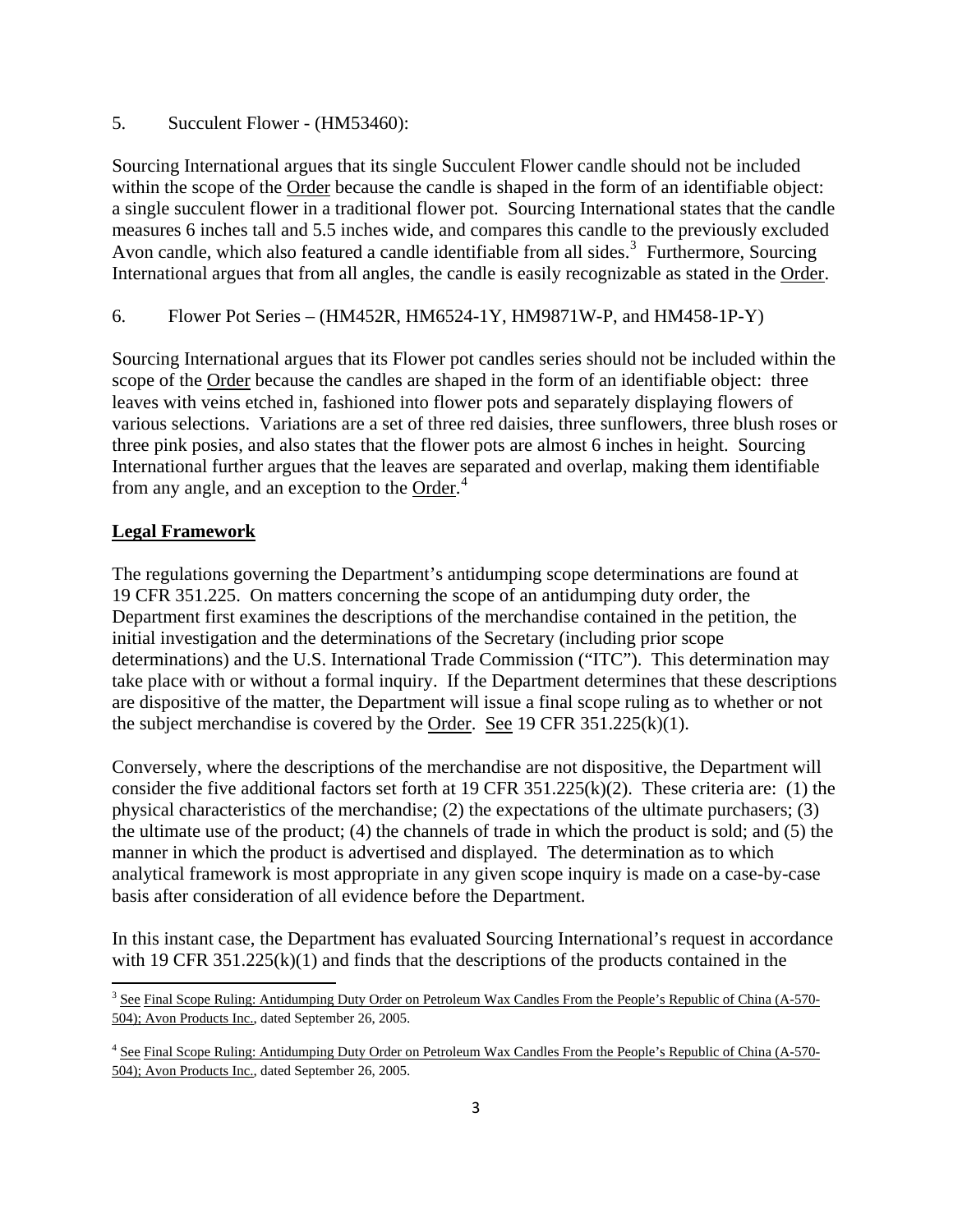petition, the initial investigation, and the determinations of the Secretary (including prior scope determinations) and the ITC are dispositive with respect to Sourcing International's nine candle series. Therefore, for these candles, the Department finds it unnecessary to consider the additional factors set forth at 19 CFR 351.225(k)(2).

Documents and parts thereof from the underlying investigation that the Department deemed relevant to this scope ruling were made part of the record of this determination and are referenced herein. Documents that neither the Department nor the parties placed on the record do not constitute part of the administrative record for this scope determination.

In its petition of September 4, 1985, the NCA requested that the investigation cover:

{c}andles {which} are made from petroleum wax and contain fiber or paper-cored wicks. They are sold in the following shapes: tapers, spirals, and straight-sided dinner candles; rounds, columns, pillars; votives; and various wax-filled containers. These candles may be scented or unscented ... and are generally used by retail consumers in the home or yard for decorative or lighting purposes.

See Antidumping Petition (September 4, 1985), at 7.

The Department defined the scope of the investigation in its notice of initiation. This scope language carried forward without change through the preliminary and final determinations of sales at less than fair value and the eventual antidumping duty order:

{c}ertain scented or unscented petroleum wax candles made from petroleum wax and having fiber or paper-cored wicks. They are sold in the following shapes: tapers, spirals, and straight-sided dinner candles; rounds, columns, pillars, votives; and various waxfilled containers.

See Petroleum Wax Candles from the People's Republic of China: Initiation of Antidumping Duty Investigation, 50 FR 39743 (September 30, 1985); Petroleum Wax Candles from the People's Republic of China: Preliminary Determination of Sales at Less Than Fair Value, 51 FR 6016 (February 19, 1986); Petroleum Wax Candles from the People's Republic of China: Final Determination of Sales at Less Than Fair Value, 51 FR 25085 (July 10, 1986) ("Final Determination"); and Order.

The ITC adopted a similar definition of the "like product" subject to its determinations, noting that the investigations did not include "birthday, birthday numeral and figurine type candles." See Candles from the People's Republic of China: Determination of the Commission in Investigation No. 731-TA-282 (Final), Publication 1888 (August 1986) ("ITC Determination"), at 4, note 5, and A-2.

Also of relevance to the present scope inquiry are the Department's instructions to the U.S. Customs Service (now renamed U.S. Customs and Border Protection ("CBP")) (see Letter from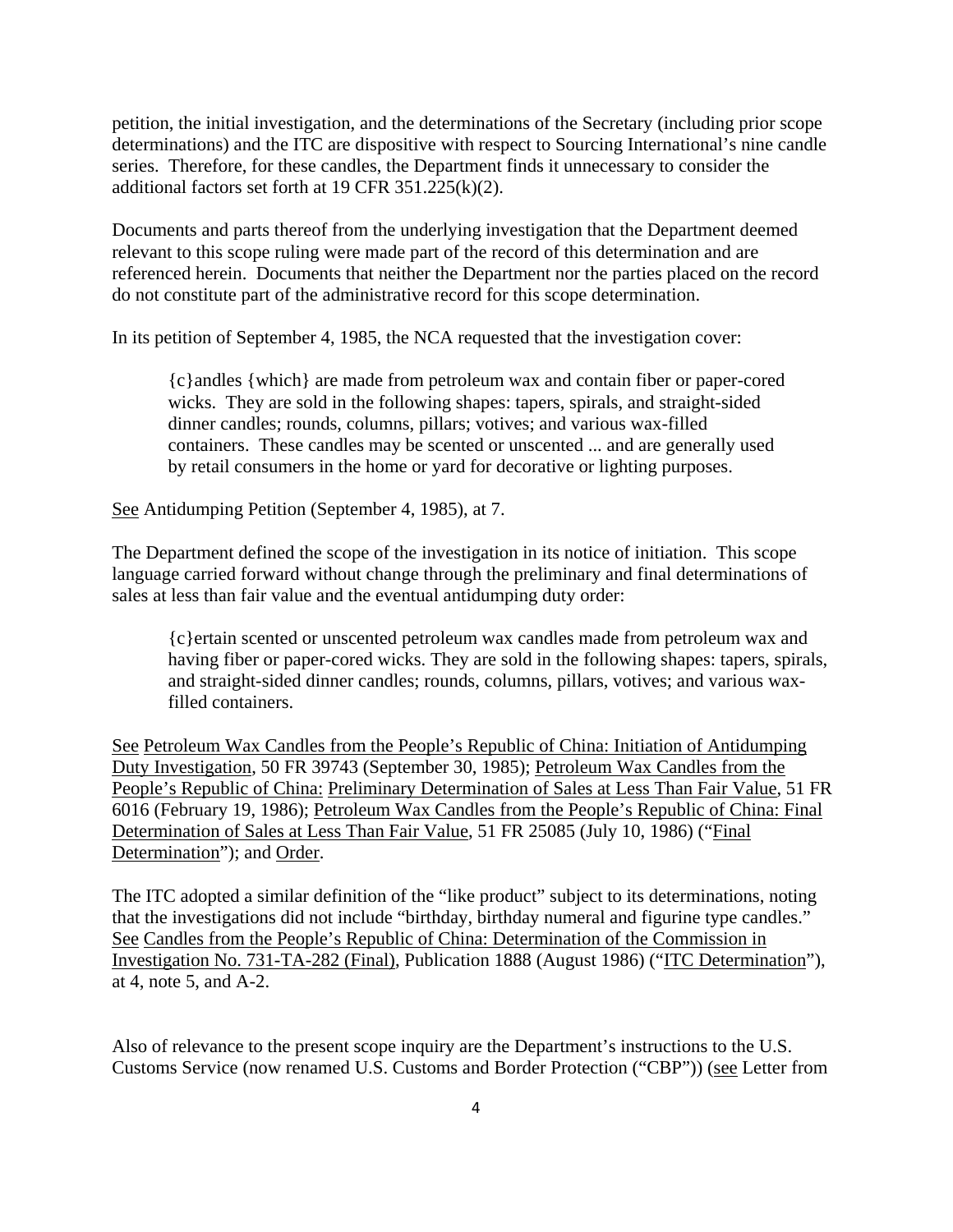the Director, Office of Compliance, to Burditt, Bowles & Radzius, Ltd., July 13, 1987) ("CBP Notice") issued in connection with a July 1987 scope determination concerning an exception from the Order for novelty candles, that states:

The Department of Commerce has determined that certain novelty candles, such as Christmas novelty candles, are not within the scope of the antidumping duty order on petroleum-wax candles from the People's Republic of China (PRC). Christmas novelty candles are candles specially designed for use only in connection with the Christmas holiday season. This use is clearly indicated by Christmas scenes and symbols depicted in the candle design. Other novelty candles not within the scope of the order include candles having scenes or symbols of other occasions (e.g., religious holidays or special events) depicted in their designs, figurine candles, and candles shaped in the form of identifiable objects (e.g., animals or numerals).

#### See CBP Notice (emphasis added).

In November 2001, the Department changed its practice on the issue of candle shapes. See Final Scope Ruling – Antidumping Duty Order on Petroleum Wax Candles From the People's Republic of China (A-570-504); J.C. Penney (November 9, 2001) ("J.C. Penney Ruling"). In this ruling, the Department reviewed the text of the scope of the Order, beginning with the text of the first sentence of the scope which covers "{c}ertain scented or unscented petroleum wax candles made from petroleum wax and having fiber or paper-cored wicks." See Order. The text following this broad inclusive sentence provides a list of shapes; this list is not modified by any express words of exclusivity. The result of our prior practice of not including within the scope of the Order candles of a shape other than those specifically listed in the Order was inconsistent with the fact that the candles were "scented or unscented petroleum wax candles made from petroleum wax and having fiber or paper-cored wicks."<sup>[5](#page-5-0)</sup> In the J.C. Penney Ruling, the Department determined to revise this practice because it had the effect of narrowing the broad coverage of the first sentence of the Order's scope. The list of shapes in the second sentence of the Order's scope does not provide a textual basis for such a narrowing of the coverage of the first sentence of the Order's scope. Accordingly, to give full effect to the first sentence of the inclusive language of the scope, the Department now will normally evaluate whether candles of a shape not listed by the inclusive language of the Order's scope are scented or unscented petroleum wax candles made from petroleum wax and having fiber or paper-cored wicks.

This approach of evaluating such candles in light of the entire text of the Order's scope is in keeping with the opinion of the Court of International Trade ("CIT"), noting that a better

<span id="page-5-0"></span> $5$  See, e.g., Final Scope Ruling - Antidumping Duty Order on Petroleum Wax Candles From the People's Republic of China ( $A_2$ ) 570-504); Endar Corp. (January 11, 2000) ("Endar") (the Department found a "dragonfly" candle, in the shape of a rough-hewn stone with a dragonfly carved on top , to not be within scope because it is of a shape not listed by the scope), and Final Scope Ruling – Antidumping Duty Order on Petroleum Wax Candles From the People's Republic of China (A-570-504); American Drug Stores, Inc. (March 16, 1998) (the Department found a sphere or ball-shaped candle to not be within scope because it is a shape not listed by the scope).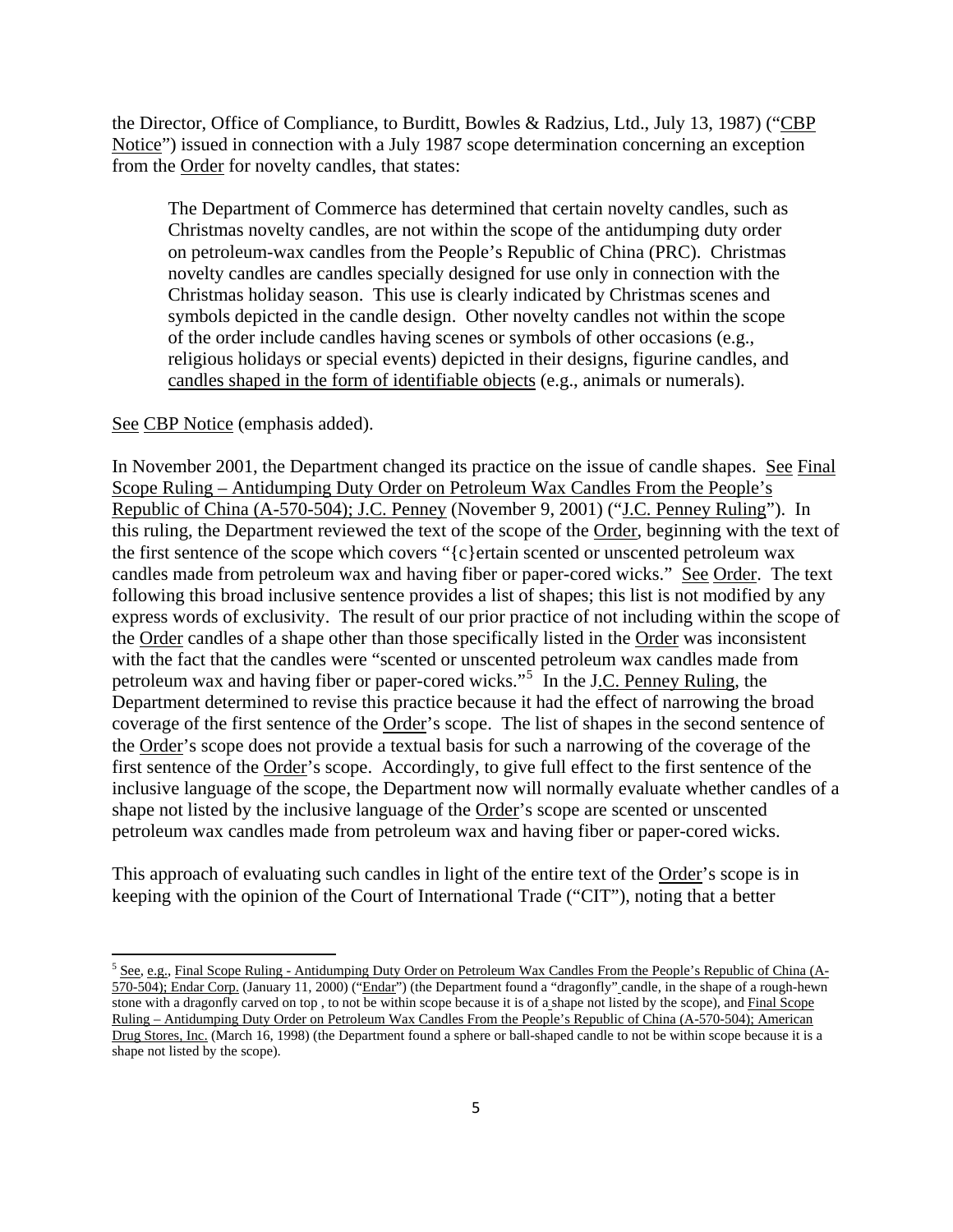approach in scope rulings is to avoid subjective issues of intent and, instead, look to the petition's language to determine whether the class or kind of merchandise at issue was expressly included. Duferco Steel, Inc. v. United States, 146 F. Supp. 2d 913 (May 29, 2001) ("Duferco Steel"). Such an approach is a departure from past CIT precedent that required the Department to give ample deference to the petitioner's intent when examining a petition's description of the subject merchandise. See, e.g., Torrington Co. v. United States, 995 F. Supp. 117, 121 (CIT 1998).

Although the specific scope decision in Duferco Steel has been overturned by the United States Court of Appeals of the Federal Circuit ("CAFC") in Duferco Steel, Inc. v. United States, 296 F.3d 1087 (Fed. Cir. 2002) ("Duferco Steel II"), we do not believe that the CAFC's decision undermines the Department's decision in the J.C. Penney Ruling. The plain language of the Order clearly states "{c}ertain scented or unscented petroleum wax candles made from petroleum wax and having fiber or paper-cored wicks . . . sold in the following shapes: tapers, spirals, and straight-sided dinner candles; rounds, columns, pillars, votives; and various waxfilled containers" are included within the scope of the Order. Thus, the Order offers a descriptive list of the shapes of candles included within the Order, but, as the courts have recognized, there is no requirement that every single product covered must be identified in the scope. More specifically, the CAFC has stated that "the petitions that led to the issuance of the order did not need to specifically identify the {product} in order to cover {it}; our precedent, to say nothing of the regulations, makes clear that neither a petition nor an antidumping or countervailing duty order requires that level of specificity."<sup>[6](#page-6-0)</sup> The CAFC further stated "{a}s a matter of law, a petition need not list the entire universe of products . . . in order {for the petition} to cover those products."<sup>[7](#page-6-1)</sup> Thus, as applied to this Order, there is no requirement, nor is it possible, for all the shapes of candles to be listed. $\frac{8}{10}$  $\frac{8}{10}$  $\frac{8}{10}$  In fact, if the list were exhaustive, there would have been no need for the Department to determine whether any other candle that was not explicitly listed as a shape in the scope of the Order. However, the Department did render the novelty candle exception that offered a narrowly construed exception, leaving all other petroleum wax candles from the PRC covered by the Order.

If the Department determines that the candle is made from petroleum wax and has a fiber or paper-cored wick, but the candle possesses characteristics set out in the CBP Notice, it will not fall within the scope of the Order. In order for a candle to qualify for the novelty candle exception, the characteristic which is claimed to render it a novelty candle (i.e., the shape of an identifiable object or a holiday-specific design) should be easily recognizable in order for the candle to merit not being included within the scope of the Order. Specifically, among other determining factors, the Department will examine whether the characteristic is identifiable from

<span id="page-6-0"></span><sup>6</sup> Novosteel SA v. United States, 284 F.3d 1261, 1264 (Fed. Cir. 2002).

<span id="page-6-1"></span> $^7$  Id.

<span id="page-6-2"></span><sup>&</sup>lt;sup>8</sup> See Petroleum Wax Candles from China, USITC Pub. No. 3226 Investigation No. 731-TA-282 (Review) (August 1999) ("USITC Pub. No. 3226"), at 18 ("Candles come in a wide variety of shapes and sizes. Major U.S. candle manufacturers reportedly will offer 1,000 to 2,000 varieties of candles in their product lines.").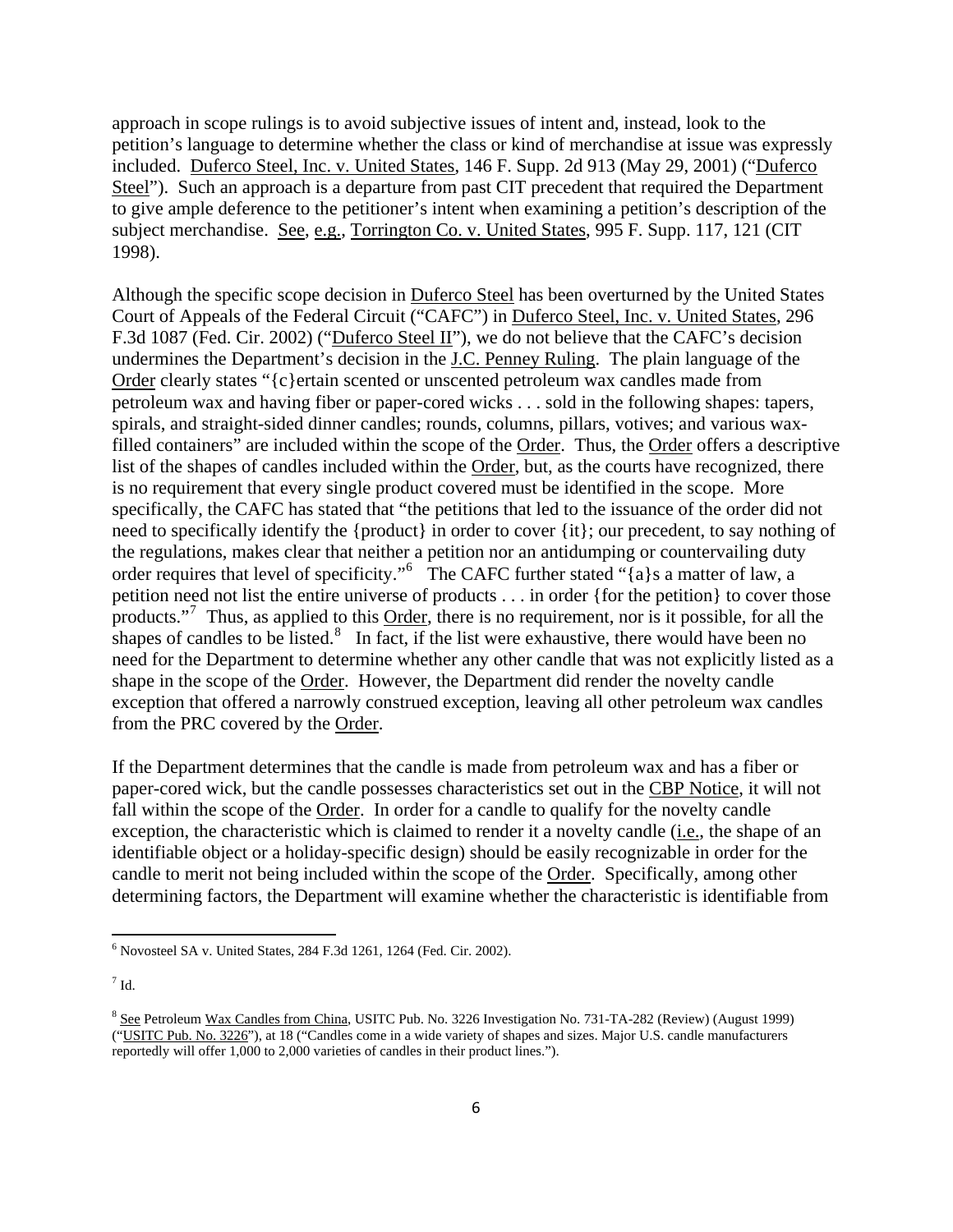most angles and whether or not it is minimally decorative, e.g., small and/or singularly placed on the candle. If the identifiable object or holiday-specific design is not identifiable from most angles, or if the design or characteristic is minimally decorative, the Department may determine that the candle is included within the scope of the Order. See J.C. Penney Corp. Ruling; Final Scope Ruling – Antidumping Duty Order on Petroleum Wax Candles From the People's Republic of China (A-570-504); San Francisco Candle Co. (Feb. 12, 2001) ("SFCC"); and Endar. If a candle does not possess the characteristics set out in the July 1987 novelty candle exception, and it is a scented or unscented candle having fiber or paper-cored wick, the Department will determine that the candle is within the scope of the Order.

#### **Analysis**

We find that Sourcing International's nine candles are in the shape of identifiable objects from multiple angles, and are not within the Order pursuant to CBP Notice. See chart below.

Pursuant to the Department's change in practice, as described in the J.C. Penney Ruling, if a candle is not in a shape specifically listed in the scope of the Order, it will not automatically be excluded from the scope of the Order. Instead, the Department will normally evaluate whether the candle is a scented or unscented petroleum wax candle made from petroleum wax and having a fiber or paper-cored wick. Sourcing International's candles are petroleum wax candles with what appears to be a fiber or paper-cored cotton wick.<sup>[9](#page-7-0)</sup> Therefore, we must evaluate whether the characteristics of these candles would exclude them from the scope of the Order pursuant to the novelty candle exception detailed in the Customs Notice and our interpretation set forth in J.C. Penney Ruling. In analyzing Sourcing International's nine candles, we first examined whether they had a shape that was specifically enumerated in the scope of the Order (i.e., tapers, spirals, straight-sided dinner candles, rounds columns, pillars, or votives). We find that these candles do not have a shape which was specifically enumerated in the scope of the Order. Moreover, viewed from multiple angles, each of these shapes in all nine candles are identifiable objects. Accordingly, these candles meet the definition of an identifiable object pursuant to the CBP Notice and, therefore, should not be included within the Order. See chart below.

<span id="page-7-0"></span><sup>&</sup>lt;sup>9</sup> On October 6, 2006, the Department published its final determination of circumvention of the antidumping duty order on petroleum wax candles from the PRC. The Department determined that mixed-wax candles composed of petroleum wax and more than 50 percent or more palm and/or other vegetable oil-based waxes ("mixed-wax candles") are later-developed products of petroleum wax candles. In addition, the Department determined that mixed-wax candles containing any amount of petroleum are covered by the scope of the antidumping duty order on petroleum wax candles from the PRC. See Later-Developed Merchandise Anticircumvention Inquiry of the Antidumping Duty Order on Petroleum Wax Candles from the People's Republic of China: Affirmative Final Determination of Circumvention of the Antidumping Duty Order, 71 FR 59075 (October 6, 2006).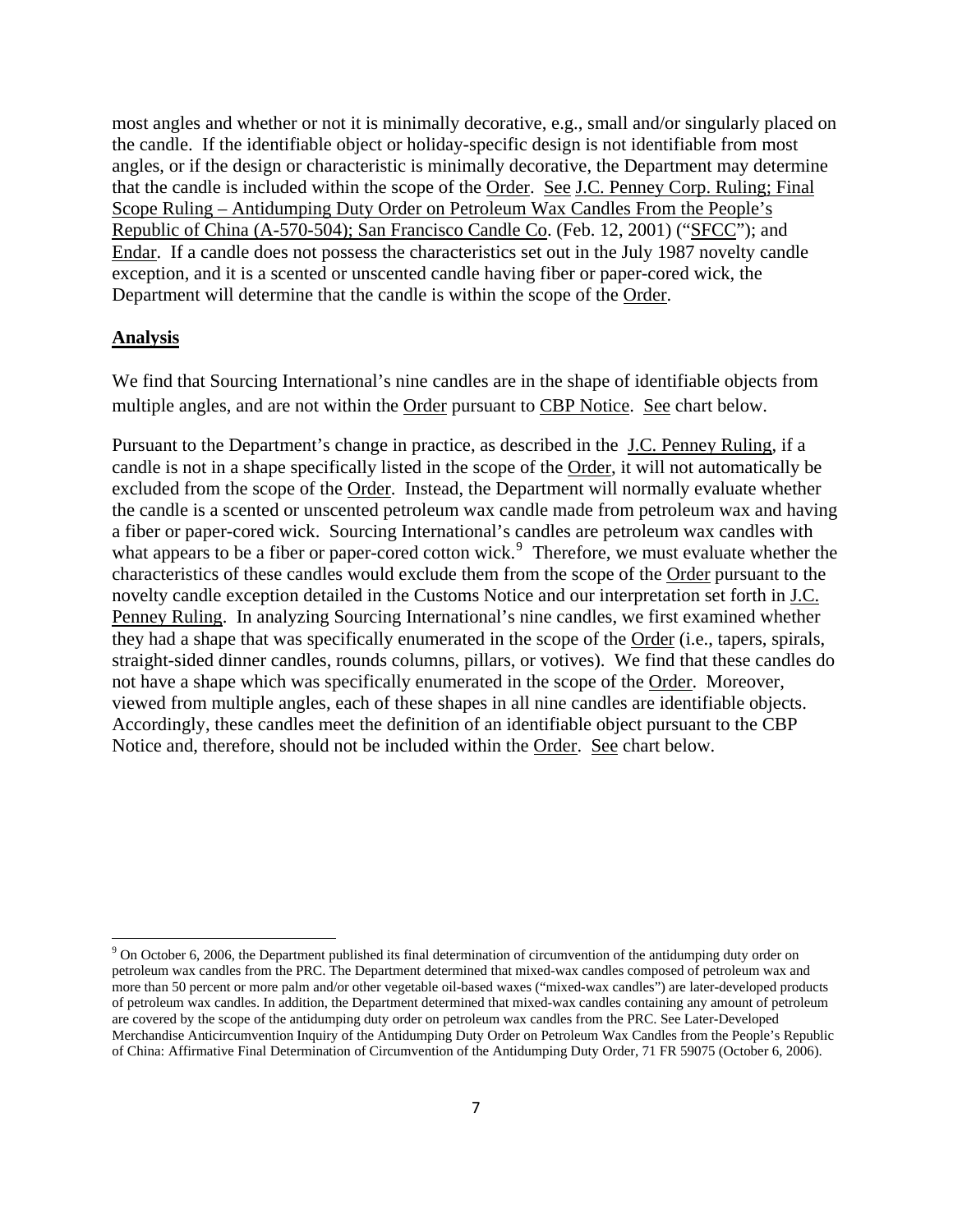| <b>Candle</b><br><b>Name</b>        | <b>Analysis</b>                                                                                                                                                                                                                                                                                                                                                                                                                                                       | <b>DOC</b> Position |
|-------------------------------------|-----------------------------------------------------------------------------------------------------------------------------------------------------------------------------------------------------------------------------------------------------------------------------------------------------------------------------------------------------------------------------------------------------------------------------------------------------------------------|---------------------|
| <b>White Rose</b><br><b>Bouquet</b> | This product consists of a candle shaped like a large green leaf wrapped around three small<br>tulips, assorted flora, and a single white rose in a manner resembling a bouquet. In addition,<br>the large leaf is decorated with structural veins along all sides. Because of this candle's shape<br>- a large green leaf encircling assorted flowers with elaborate decorations, this candle is<br>recognizable from multiple angles.                               | Identifiable        |
| <b>Six Roses</b><br><b>Bouquet</b>  | This product consists of a candle shaped like a bridal bouquet with six exposed red roses.<br>Each rose is shaped in a distinctive separate form. This candle's shape, elaborate design, and<br>form make it easily recognizable from multiple angles.                                                                                                                                                                                                                | Identifiable        |
| White<br><b>Poppies</b>             | This product consists of several candle shaped leaves wrapped around white poppies and flora<br>in a manner resembling a bouquet. Each flower within the bouquet is distinctly separate from<br>each other. Additionally, elaborate vein structures are carved on each leaf and can be seen<br>from the base and sides of the candle. Because of this candle's shape - leaves structure, color,<br>and distinction, this candle is recognizable from multiple angles. | Identifiable        |
| <b>Aloe Vera</b><br><b>Plant</b>    | This product consists of a candle shaped like a green aloe vera plant in an actual brown flower<br>pot. Additionally, each leaf edge on this candle plant is burnished and droops over the flower<br>pot edge. Because of this candle's shape - leaf design, burnished leaf edges, and leaves<br>overlapping the flower pot edge, this candle is easily recognized from multiple angles.                                                                              | Identifiable        |
| <b>Succulent</b><br><b>Flower</b>   | This product consists of a candle shaped like a succulent green flower in an actual brown<br>flower pot. Each leave is separate from the other and overlaps the edges of the pot. Because of<br>this candle's shape - leaves structure, color, and distinction, this candle is recognizable from<br>multiple angles.                                                                                                                                                  | Identifiable        |
| <b>Flower Pot</b><br><b>Series</b>  | This product series consists of three green leaf shaped candles fashioned into flower pots and<br>displaying flowers of various variations. The petals on each flower are distinctly separate from<br>each other and overlap the flower pot edges. Because of each candle's design - shape of the<br>leaves, color and distinction, each flower pot is recognizable from multiple edges.                                                                              | Identifiable        |